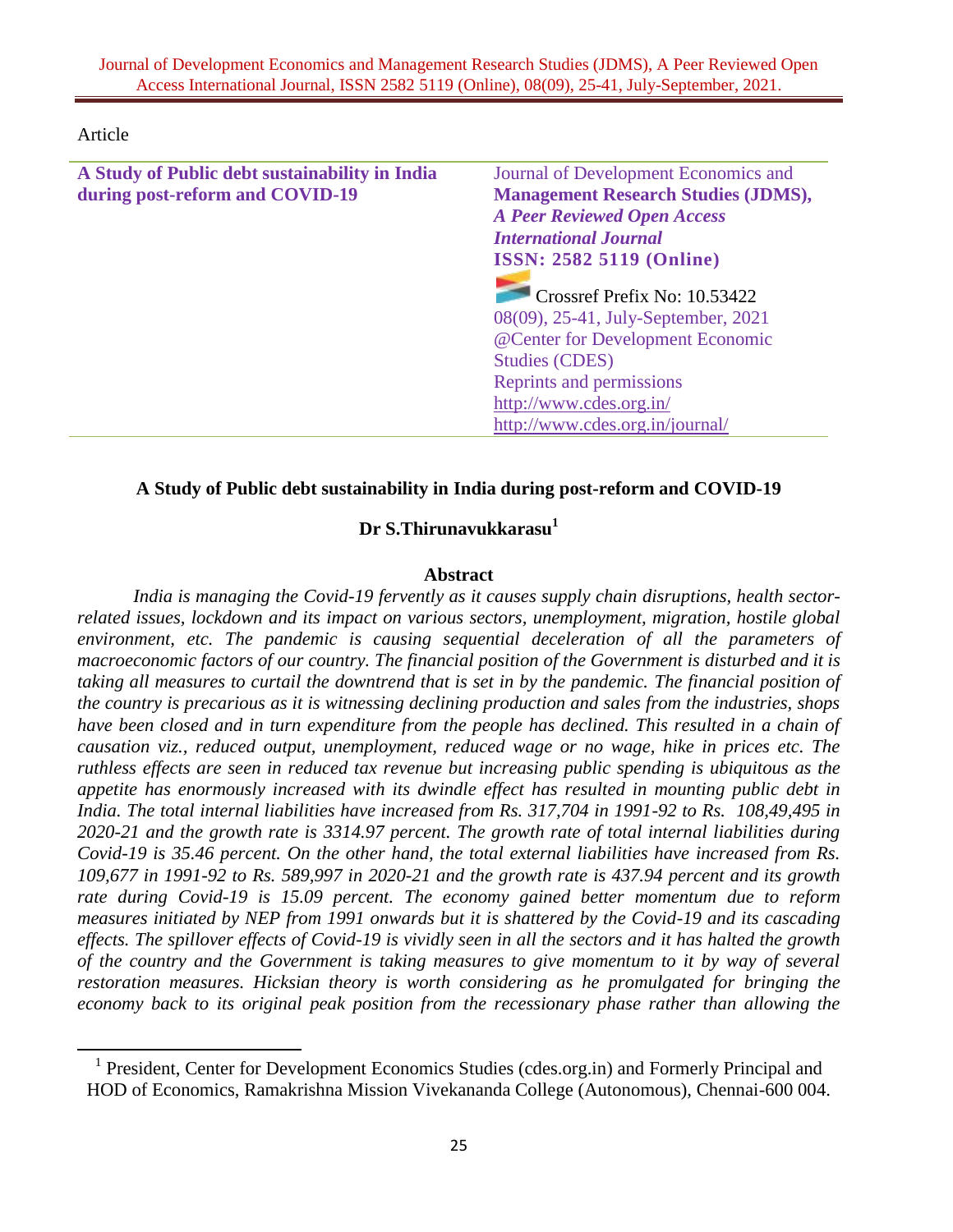*economy to continue in recession and land up in depression. India can consider Keynes pumppriming concept and try to restore the economy by neglecting inflation which can be addressed later.*

**Keywords:** Covid-19, macroeconomics, government finances, expenditure, revenue, export, import, GDP, ratios, Hicks, Keynes, recession, depression, internal debt, public debt, government securities.

## **INTRODUCTION**

COVID-19 pandemic and its second wave is a big blow on all the economies of the world. The devastating effects of the pandemic directly affected the victims and his family economically, psychologically, sociologically etc. The dwindle effect of the virus is flamboyantly seen on innocent people and its spillover effects are found in terms of industrial slow down, MSMEs problems, large scale unemployment, supply chain issues, banking sector problems, internal and international trade issues, BOP crisis, peer effects, externalities, poverty, social interferences etc. The Government administration is forced to embark upon a lot of restrictions on the people by way of lockdown, shutting down of all means of transports encompassing national and international transits, all industrial and service sector establishments, all the educational institutions, public and private sectors, government offices etc., to control the spread. The vaccines have come and it is given to the people in a phased manner in two cycles covering people above 18 years of age without charges in the Government hospitals and with charges in the private hospitals in India. As a result, the Government is compelled to implement many ameliorative measures to combat the cruel effects of COVID-19 pandemic.

The pandemic has increased the public health expenditure of the Government as they are providing public health care facilities to the victims, the entire Government machinery is put into action mostly for rehabilitative actions and measures, educating people to save them from infection, public sanitization, curative measures for the infected people, steps for the casualties of the pandemic, procurement and distribution of vaccines and health related equipments, maintenance of law and order, provision for salary to the employees apart from its other routine governance and responsibilities. The financial position of the country is precarious as it is witnessing declining production and sales from the industries, shops have been closed and in turn expenditure from the people has declined. This resulted in a chain of causation viz., reduced output, unemployment, reduced wage or no wage, hike in prices etc. The ruthless effects are seen in reduced tax revenue but increasing public spending is ubiquitous as the appetite has enormously increased with its dwindle effect which has resulted in mounting public debt in countries like India.

Public debt is due to borrowing by the government and it is a debt owed by it for its citizens. It is borrowed from countries, national and international agencies and it is a financial obligation of payment in the local and foreign currency. It comprises domestic and external debt. Public debt is classified into different categories depending on the nature, purpose of debt and length of the debt. Public debt may be redeemable debt, long term debt and short term debt. The flotation of debt can be classified as voluntary debt or compulsory debt. Based on the place of flotation of loans, debt can be classified as internal debt and external debt. Based on purpose, it may be classified as productive debt or development debt or war debt and unproductive debt or dead weight debt. Public debt is also classified into funded and unfunded or floating, compulsory and voluntary debt.

In the Indian debt market, the Government securities market (G-Sec) is imperative as it is facilitating market borrowings by the Government, pricing of debt instruments and other debt instruments. The RBI is the debt manager of the central and state governments which derives power from the Government Securities Act. RBI issues and procedurally maintains the record of ownership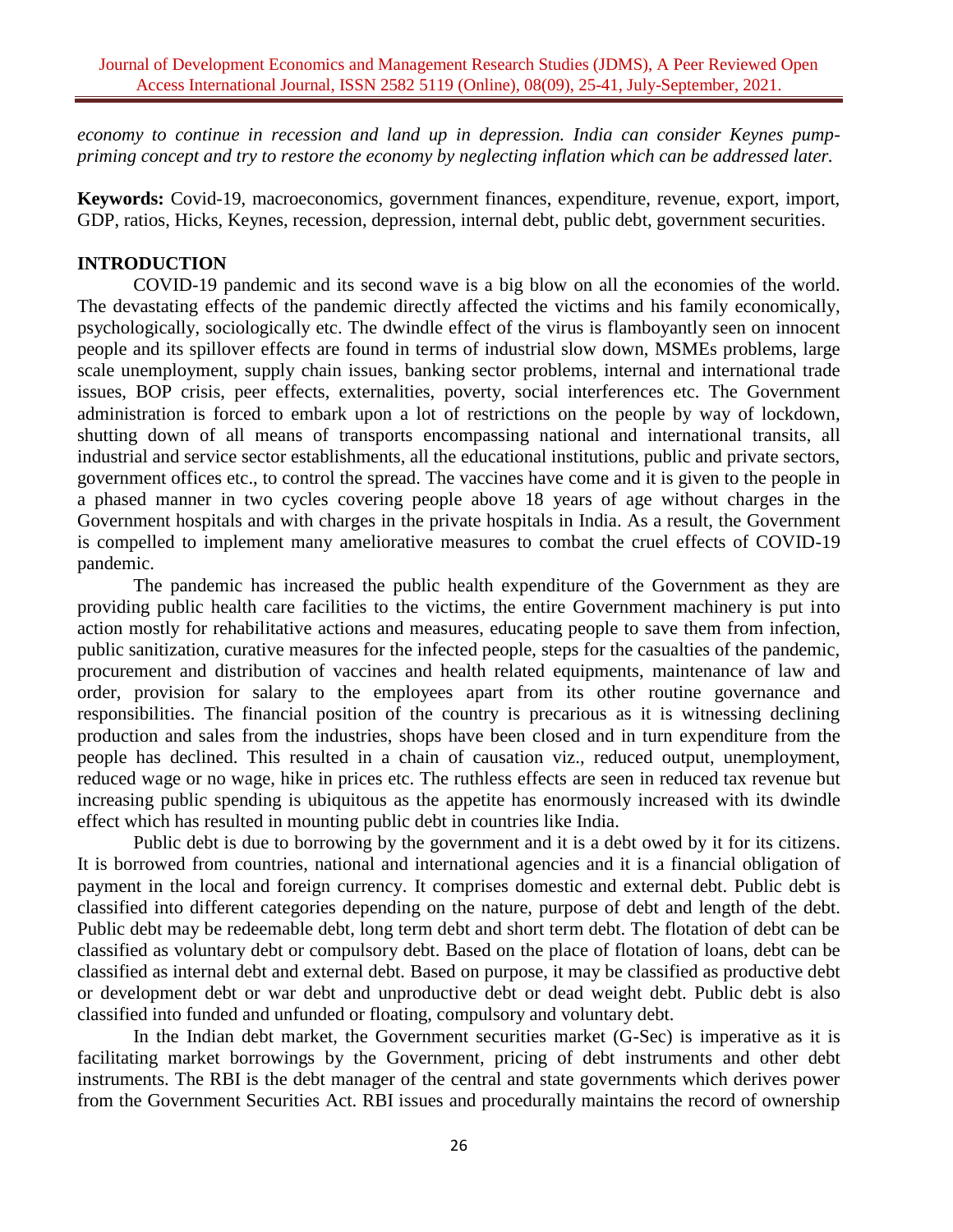and the transactions of the Government securities and also performs as a regulator in India. Currently, the data on secondary market transactions, yield and turnover in Government securities are accounted in the Subsidiary General Ledger (SGL) which covers 98 per cent of the total transactions. According to the Ministry of Statistics and Programme Implementation, Government of India, "detailed data on ownership pattern of Central and State Government securities are not available. Earlier, detailed data were available on the ownership pattern based on ad hoc surveys conducted by the RBI since 1958. The last such survey was conducted by RBI for the period ended March 1990, and the results were published in the RBI Bulletin, December 1994" (Ministry of Statistics and Programme Implementation, Government of India, 2021).

The RBI's planned to purchase government securities (G-Secs) under the G-SAP caused 10 year bonds to fall below 6 per cent. This is to guarantee for continuance of moderate interest rate in the economy and to enhance the borrowing programme of the government to perform its economic activity. The RBI Governor informed that "G-SAP has engendered a softening bias in G-Sec yields which has continued since then. Given this positive response from the market, it has been decided that the second purchase of government securities for an aggregate amount of Rs 35,000 crore under G-SAP 1.0 will be conducted on May 20. With system liquidity assured, the RBI is now focusing on increasingly channelising its liquidity operations to support growth impulses, especially at the grassroot level….While laying out the liquidity management strategy for 2021-22, let me unequivocally state that the Reserve Bank endeavours to ensure orderly evolution of the yield curve, governed by fundamentals as distinct from any specific level thereof. Our objective is to eschew volatility in the G-sec market because of its central role in the pricing of other financial market instruments across the term structure and issuers, both in the public and private sectors" (The Indian Express, 19.05.2021; and mint 07.04.2021). The G-SAP 1.0 programme of the RBI fetched positive results with an increase in the BSE Sensex and an additional buying is found by a decline in G-Sec yields. With these an attempt is made in this article to conduct an empirical analysis on public debt sustainability in India during COVID-19 and the post-reform periods.

## **Review of literature**:

According to John Maynard Keynes, government spending boosted growth by infusing purchasing power into the economy. He said that economic downturns can be curtailed through borrowing money from the private sector and then reinjection of the money to the private sector by spending programs. This is his famous pump-priming concept asserted that government spending especially deficit spending could provide short term stimulus to end economic slowdown. Public debt has benefits and drawbacks with a trade-off between costs of borrowing and revelation to various types of risks that needs to be balanced to ensure its time management. It becomes much unsustainable when the debt burden mounting up as the debt growth surpasses its revenue growth. And it will be dangerous if internal and external debts servicing exceeds the accepted levels.

According to Orszag, Rubin, and Sinai (2004) and Ball and Mankiw (1995) the rising debt will make the country suffer while debt servicing and it can reduce investment. The rate of interest will go up to pay for the creditors and in turn, it will push the financial market in panic and pull down growth. The debt inflicts high economic cost to many countries and it can be controlled if they have independent monetary policies and strong exchange rate management. Manasse and Roubini (2005) observed that the simple ratio of public debt to GDP is not found to be a useful predictor variable for this. [John Irons](https://www.epi.org/people/john-irons-2/) and [Josh Bivens](https://www.epi.org/people/josh-bivens/) (2010) paper has shown that gross debt of about 90 percent will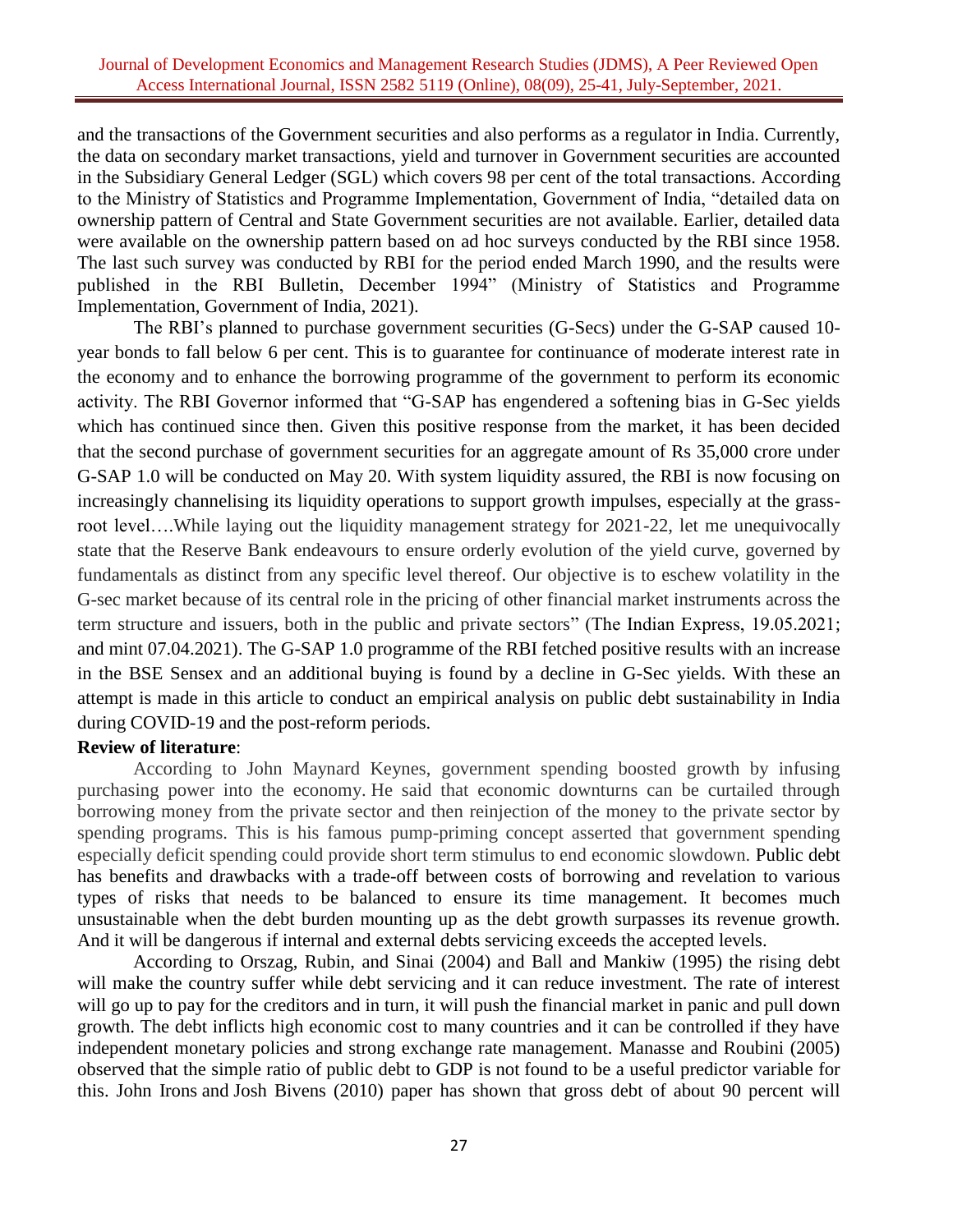lead to slower economic growth and severe danger to economic growth is policy inaction fueled by deficit fears.

Adam and Bevan (2005) have developed an endogenous growth model of financing for public deficits. They have analysed how growing internal public debt slows down the growth and in contrast how the rationed external public debt helps in economic growth. Contrary to this Aizerman, Kletzer and Pinto (2007) endogenous growth model proved that the higher the public debt and lower the growth of an economy. Yet another growth model developed by Checherita-Waetphal, Hallett and Rother (2014) is with the concept of public capital and public debt. They proved that public deficit is equal to public investment and a non-linear relationship is found between debt and growth. It is noted by them that an optimal debt to GDP ratio to maximize growth.

Enrique R. Casares (2015) has found that economic growth will be better if the indebtedness is low and an increase in the external debt to GDP ratio. On the other hand with high indebtedness and an increase in external debt to GDP ratio will impair economic growth. It is found by him that debt and growth have a nonlinear relationship. External debt and economic growth have an inverted U-shaped relationship and it portrays the high external debt. This is to avert a situation like the Latin American situation in the 80s and the European condition in the current scenario.

It is observed by the IMF in debt management that the "process of establishing and executing a strategy for managing the government's debt to raise the required amount of funding, pursue its cost/risk objectives, and meet any other public debt management goals the government may have set, such as developing and maintaining an efficient and liquid market for government securities" (International Monetary Fund - World Bank, 2003).

The prudent levels of public debt target show that India's public debt remains at 78 percent of GDP in 2008/09 against the average for emerging markets at 45 percent of GDP. The GDP debt ceiling for the emerging market is considered in 60 to 65 percent. These ranges of debt ratios provide room for substantial countercyclical fiscal policy and contingent liabilities. The IMF Public Debt Sustainability Analyses reveals that many emerging markets have gone through relatively long periods where the real growth rate has outpaced the real effective interest rate (Petia Topalova and Dan Nyberg, 2010).

A study on public debt management in 17 small states indicate that the higher the quality of a country's policies and institutions, the better is its capacity to carry debt and withstand exogenous shocks. It is accepted that sound debt management is undeniable for small states to mitigate the risks of the same. The successful measures in debt management by small states are relatively better than the other developing countries. (Abha Prasad, Malvina Pollock, Ying Li, 2013).

Managing public debt is the major responsibility of the Government to achieve financial stability in the short to medium term and intergenerational equity in the long run. India's debt portfolio is steady and sustainable because of its strategy consisting of elongation of maturity, low foreign currency debt, large domestic investor base, low risks and other things. India is attempting to consolidate public debt. The debt management is performed by re-issuances, buybacks and switches. The separation of debt management from the central bank has to be effected by focusing on perfect coordination among the Debt Management Office, the Ministry of Finance and the Reserve Bank of India (Harun R Khan, 2014).

During the global crisis, an interaction between public debt management and monetary policy is contemplated worldwide. India requires an independent DMO and a middle office which is already been set up in the Ministry of Finance. The establishment of an independent DMO shifts the responsibility of SDM to the central bank for appropriate coordination between monetary policy and debt management. (Harun R Khan, 2014). M. Ayhan Kose, Franziska Ohnsorge, Peter Nagle, and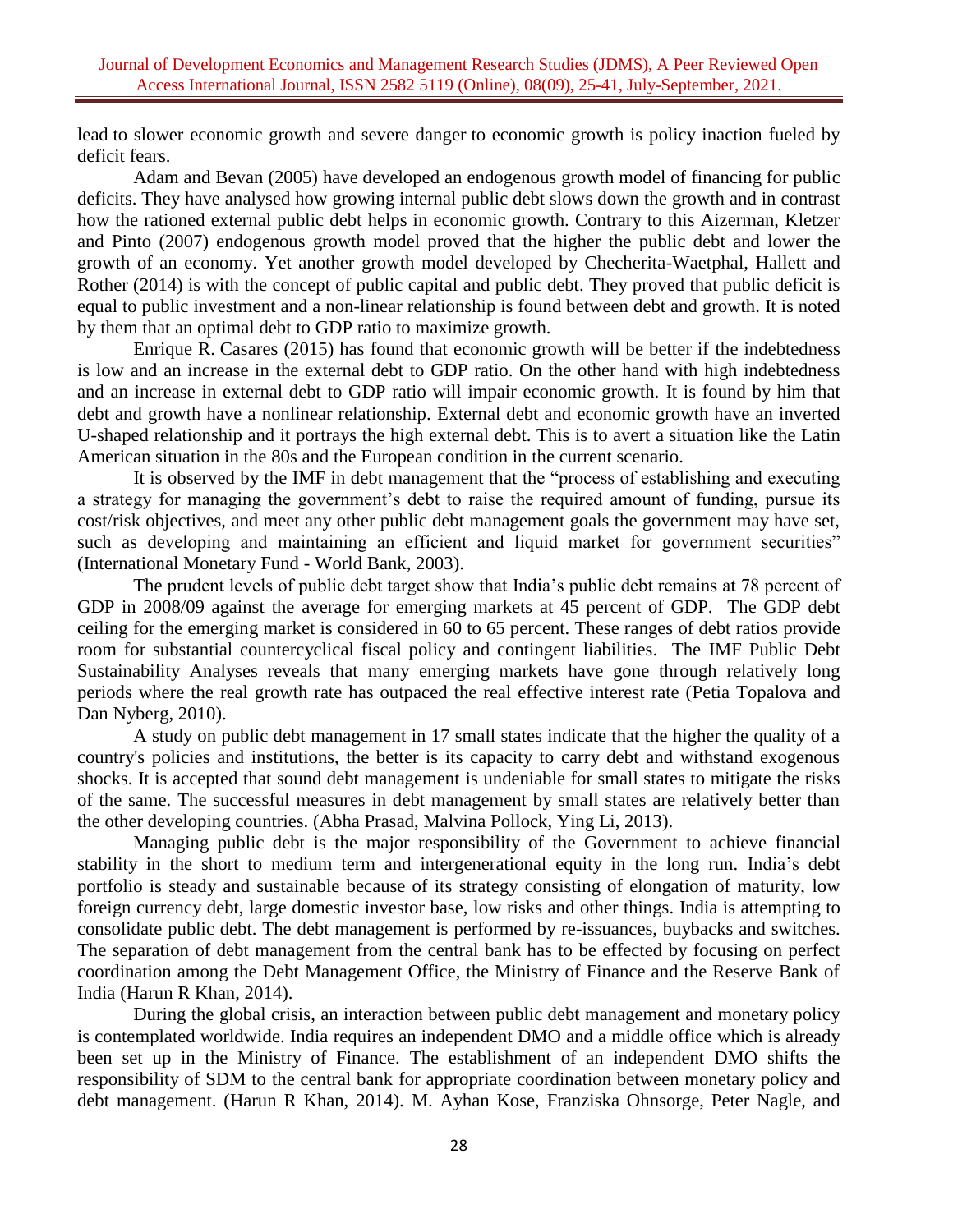Naotaka Sugawara (2020) have found that due to COVID-19 a wave of debt accumulation and financial stress in the EMDEs. These factors have complicated these countries with the mounting fiscal deficit, huge current account deficit and subtle shifts towards riskier debts. The foreign currency corporate debt has increased from 43 percent in 2010 to 26 percent of GDP in 2018. The public debt of nonresident investors was 43 percent in 2018. The government debt on nonconcessional terms is found more in the low-income countries.

According to the RBI report on State of the Economy "On the fiscal front, total budgetary and below the line support offered globally amounted to US\$ 16 trillion or 15.3 per cent of global GDP as of March 17, 2021 (IMF, Fiscal Monitor, April 2021), out of which US\$ 10 trillion was in the form of an additional spending or forgone revenue, and US\$ 6 trillion in liquidity support, including government loans, guarantees, and capital injections. An adverse fallout has been that global public debt has increased to 97.3 per cent of GDP in 2020, with aggregate expenditures recording the largest deficits and debts, resulting from an equal decline in revenues and increases in government spending. In other regions, bulging deficits largely reflect plunges in revenues resulting from subdued economic activity" (RBI, 26.04.2021). These studies clearly bring out the nuances of public debt, its consequences, and measures to control it in the countries.

#### **Phases of Public Debt in India**

According to the RBI phases of public debt in India consists of periods up to 1867 where public debt was used largely for the purposes of financing campaigns; from 1867 to 1916 during which public debt was for financing railways, canals and other such purposes; periods from 1917 to 1940 public debt was out of the considerations; from 1940 to1946 was due to wartime inflation, the effort was to supplement wartime incomes; while from 1947 to 1951 it dealt with war, partition and to the economy; in the periods, the Government of India failed to achieve the estimates for borrowings for which credit had been taken in the annual budgets; from 1951 to 1985 the borrowing was for financing the five year plans; from 1985 to 1991the Government made attempts to align the interest rates on government securities with market interest rates in the wake of the recommendations of the Chakraborti Committee Report; and, from 1991 onwards reforms in the Government Securities market were undertaken and debt management policy was put in to action. Ad-Hoc Treasury bill was abolished; selling of securities through the auction process was implemented; zero-coupon bonds, floating-rate bonds and capital indexed bonds were newly introduced; the Securities Trading Corporation of India was established; Primary Dealers in government securities was launched; the spectrum of maturities was broadened; delivery versus payment was instituted; standard valuation norms were prescribed; and to ensure transparency in operations through the market process, the dissemination of information and movement towards the secondary market was made into action by the authorities (Reserve Bank of India, 2021).

#### **Public Debt in India**

The gross borrowing of the Government of India has increased by 64 per cent during the current year (2021) that is; it has jumped from Rs 12.8 lakh crore against the Budget Estimate of Rs 7.8 lakh crore. The Finance Minister reported that "we would need another Rs 80,000 crores for which we would be approaching the markets in these 2 months. To ensure that the economy is given the required push, our BE estimates for expenditure in 2021-2022, are Rs 34.83 lakh crores. This includes Rs 5.54 lakh crores as capital expenditure, an increase of 34.5 per cent over the BE figure of 2020-2021" (The Economic Times, 01.02.2021). The State Governments are in the doldrums financially due to Covid-19 as its appetite is much more with widening revenue deficit under the demand for higher public spending during the same time in our country.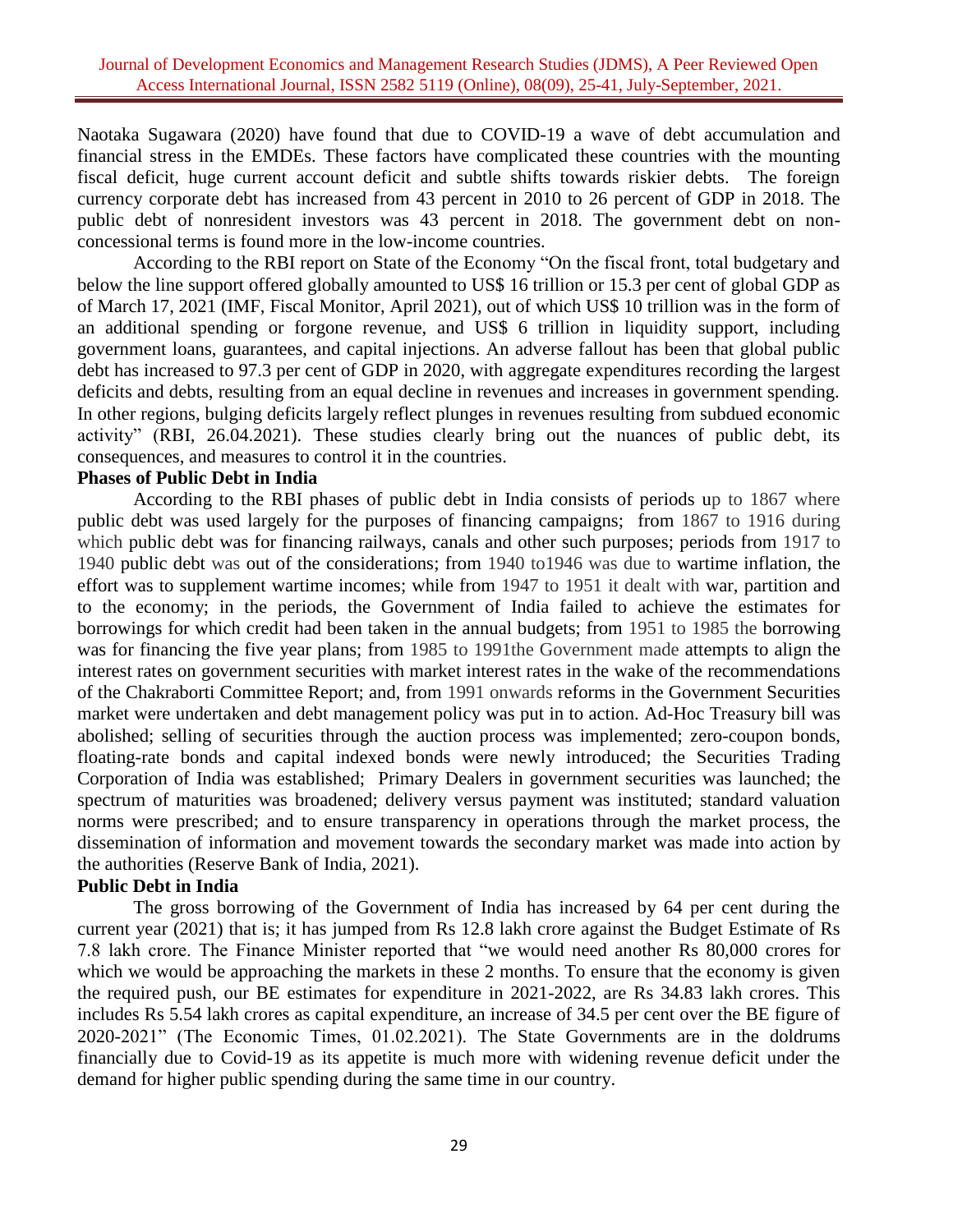The IMF warned India of an enormous increase in public spending which causes swelling in public debt ratio to 70 percent of the GDP since 1991 and expected to increase further by 17 percent points to almost 90 percent of the same due to Covid-19. It is observed that "In our projections, the increase in public spending, in response to COVID-19, and the fall in tax revenue and economic activity, will make public debt jump by 17 percentage points to almost 90% of GDP…..Going forward, it is projected to stabilise in 2021, before slowly declining up to the end of the projection period, in 2025. Broadly speaking, the pattern of public debt in India is close to the norm around the world" (The Hindu, 15.10.2020). This is much against the NK Singh Committee recommendation of FRBM for a debt-to-GDP ratio of 40 per cent for the central government and 20 per cent for states aiming for a total of 60 per cent general government debt-to-GDP. In addition, some major policy measures by moving from the Public Debt Management Cell to Public Debt Management Agency etc., will curtail the mounting public debt in our country.

| Year    | Internal       |         | of which       |          | Small     | Other    | Reserve  | Total       | External    | Total       |
|---------|----------------|---------|----------------|----------|-----------|----------|----------|-------------|-------------|-------------|
| (end-   | debt           | Market  | 91-day         | 182/364- | savings,  | accounts | funds    | internal    | liabilities | liabilities |
| March)  |                | loans   | treasury       | day      | deposits  |          | and      | liabilities |             | $(9+10)$    |
|         |                |         | bills          | treasury | $\&$      |          | deposits | $(2+6+7+8)$ |             |             |
|         |                |         |                | bills    | provident |          |          |             |             |             |
|         |                |         |                |          | funds     |          |          |             |             |             |
|         | $\overline{c}$ | 3       | $\overline{4}$ | 5        | 6         | 7        | 8        | 9           | 10          | 11          |
| 1991-92 | 172750         | 78023   | 8840           | 3986     | 69682     | 51818    | 23464    | 317714      | 109677      | 427391      |
| 1992-93 | 199100         | 81693   | 20614          | 8777     | 77005     | 59797    | 23753    | 359655      | 120979      | 480634      |
| 1993-94 | 245712         | 110611  | 32595          | 8386     | 87877     | 72478    | 24556    | 430623      | 127798      | 558421      |
| 1994-95 | 266467         | 130908  | 32327          | 8165     | 106435    | 85787    | 28993    | 487682      | 142514      | 630196      |
| 1995-96 | 307869         | 163986  | 43790          | 1875     | 121425    | 92010    | 33680    | 554983      | 148398      | 703381      |
| 1996-97 | 344476         | 184101  | 56519          | 8241     | 138955    | 100088   | 37919    | 621437      | 149564      | 771001      |
| 1997-98 | 388998         | 216598  | 1601           | 16243    | 167780    | 124087   | 42097    | 722962      | 161418      | 884380      |
| 1998-99 | 459696         | 285585  | 1501           | 10196    | 206458    | 126802   | 41595    | 834552      | 177934      | 1012486     |
| 1999-00 | 714254         | 355862  | 1521           | 14296    | 66406     | 134425   | 47508    | 962592      | 186791      | 1149383     |
| 2000-01 | 803698         | 428793  | 1876           | 16296    | 96343     | 144020   | 58535    | 1102596     | 189990      | 1292586     |
| 2001-02 | 913061         | 516517  | 5047           | 19584    | 144511    | 164157   | 73133    | 1294862     | 199639      | 1494501     |
| 2002-03 | 1020689        | 619105  | 9673           | 26122    | 226400    | 172374   | 80126    | 1499589     | 196067      | 1695656     |
| 2003-04 | 1141706        | 707965  | 7184           | 26132    | 288378    | 168094   | 92376    | 1690554     | 184177      | 1874731     |
| 2004-05 | 1275971        | 758995  | 8338           | 26148    | 390477    | 174107   | 92989    | 1933544     | 191182      | 2124726     |
| 2005-06 | 1389758        | 862370  | 16364          | 35785    | 479761    | 186921   | 109462   | 2165902     | 194070      | 2359972     |
| 2006-07 | 1544975        | 972801  | 30802          | 42625    | 539450    | 220160   | 131295   | 2435880     | 201199      | 2637079     |
| 2007-08 | 1799651        | 1104564 | 30371          | 41381    | 553620    | 245081   | 127043   | 2725394     | 210086      | 2935480     |
| 2008-09 | 2019841        | 1338194 | 75595          | 65721    | 553518    | 334091   | 128682   | 3036132     | 263976      | 3300108     |
| 2009-10 | 2328339        | 1746619 | 71549          | 62993    | 620627    | 327457   | 119453   | 3395877     | 249288      | 3645165     |
| 2010-11 | 2667115        | 2072033 | 70391          | 64479    | 680561    | 304697   | 128762   | 3781135     | 278455      | 4059590     |
| 2011-12 | 3230622        | 2516953 | 124656         | 142379   | 704762    | 277904   | 133877   | 4347164     | 322890      | 4670054     |
| 2012-13 | 3764566        | 2984309 | 105142         | 194663   | 731409    | 257424   | 139904   | 4893303     | 332004      | 5225307     |
| 2013-14 | 4240767        | 3441641 | 125761         | 213374   | 772609    | 315421   | 156051   | 5484848     | 374484      | 5859332     |
| 2014-15 | 4738291        | 3891734 | 128961         | 220490   | 802230    | 315630   | 188857   | 6045007     | 366193      | 6411200     |
| 2015-16 | 5304835        | 4298784 | 132855         | 231840   | 868561    | 319800   | 198512   | 6691709     | 406589      | 7098298     |
| 2016-17 | 5750876        | 4649487 | 106840         | 227962   | 936137    | 321857   | 208099   | 7216970     | 408108      | 7625078     |
| 2017-18 | 6425537        | 5068408 | 138726         | 246557   | 1006422   | 324632   | 252758   | 8009349     | 483005      | 8492354     |
| 2018-19 | 7164805        | 5500141 | 92183          | 328699   | 1109484   | 326619   | 302510   | 8903418     | 512641      | 9416059     |
| 2019-20 | 8057391        | 5986113 | 121069         | 324813   | 1164071   | 328770   | 335216   | 9885448     | 585325      | 10470773    |
| 2020-21 | 8906152        | 6500983 | 124228         | 346654   | 1238008   | 331154   | 374181   | 10849495    | 589997      | 11439492    |

Table 1: Outstanding Liabilities of Government of India from 1991-92 to 2020-2021(₹ Crore)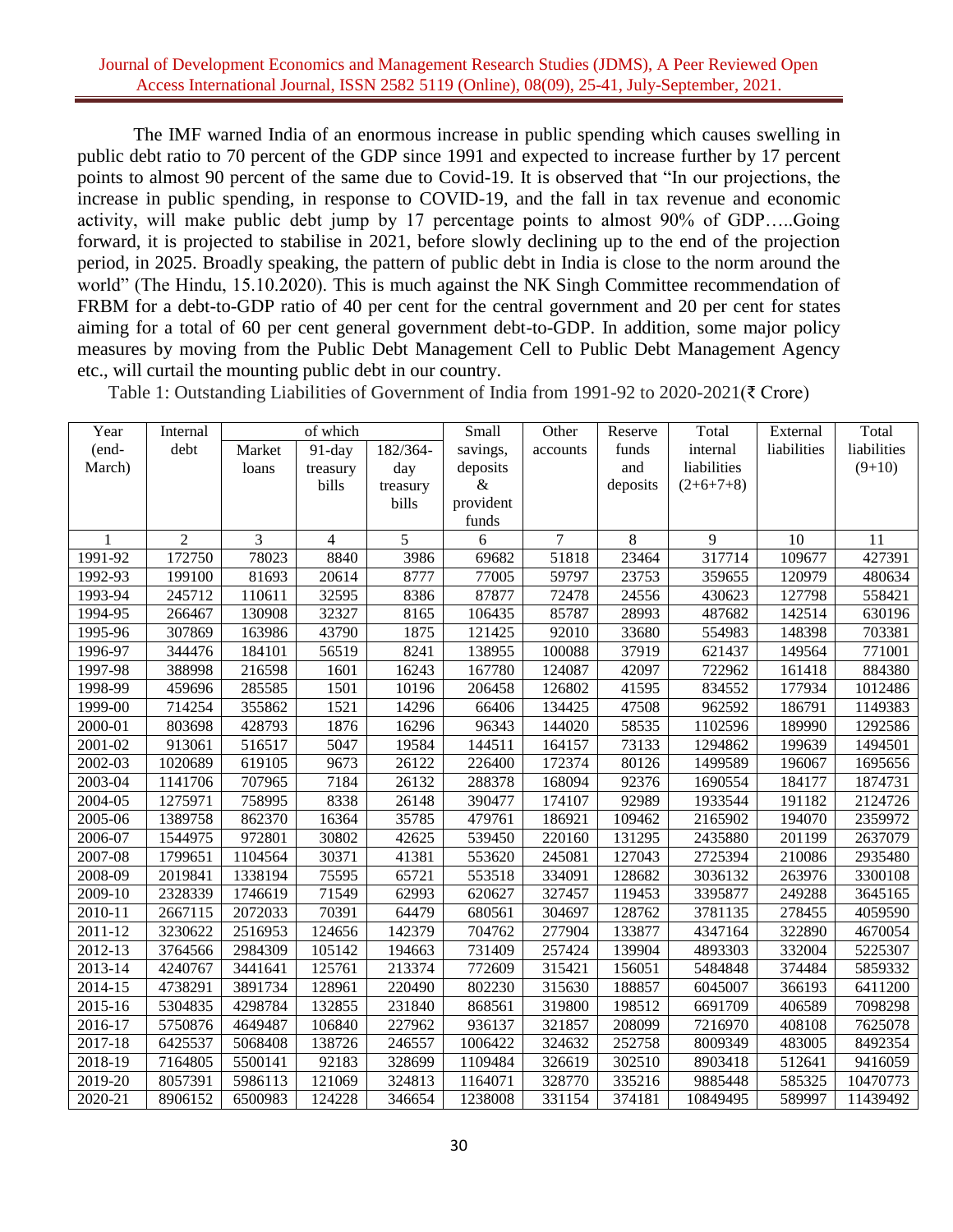Notes: 1. Data for 2019-20 are Revised Estimates and data for 2020-21 are budget estimates.

2. External Liabilities are calculated at current exchange rate.

3. Sharp decline in 91-day treasury bills is on account of conversion of adhoc treasury bills into special securities in 1997-98.

4. Internal Debt Data from 2004-05 to 2012-13 include liabilities on account of Market Stabilisation Scheme (MSS).

5. From 2016-17 onwards, borrowings through Extra-Budgetary Resources (EBR) are included in Internal Debt.

Source: Budget documents of the Government of India, Status Paper on Government Debt and Quarterly Report on Public Debt Management as given in RBI websites and accessed on 26.12.2020.

Table 1 shows that the total internal liabilities have increased from Rs. 317,704 in 1991-92 to Rs. 108,49,495 in 2020-21 and the growth rate is 3314.97 percent. The growth rate of total internal liabilities during Covid-19 is 35.46 percent. On the other hand, the total external liabilities have increased from Rs. 109,677 in 1991-92 to Rs. 589,997 in 2020-21 and the growth rate is 437.94 percent and its growth rate during Covid-19 is 15.09 percent. Chart 2 clearly explains the outstanding liabilities during the Covid-19 periods in comparison with 1991-92, 2016-17, 2017-18, 2017-19, 2019-20, and 2020-21. A sharp increase in the components of outstanding liabilities is observed from the slope of the curves.

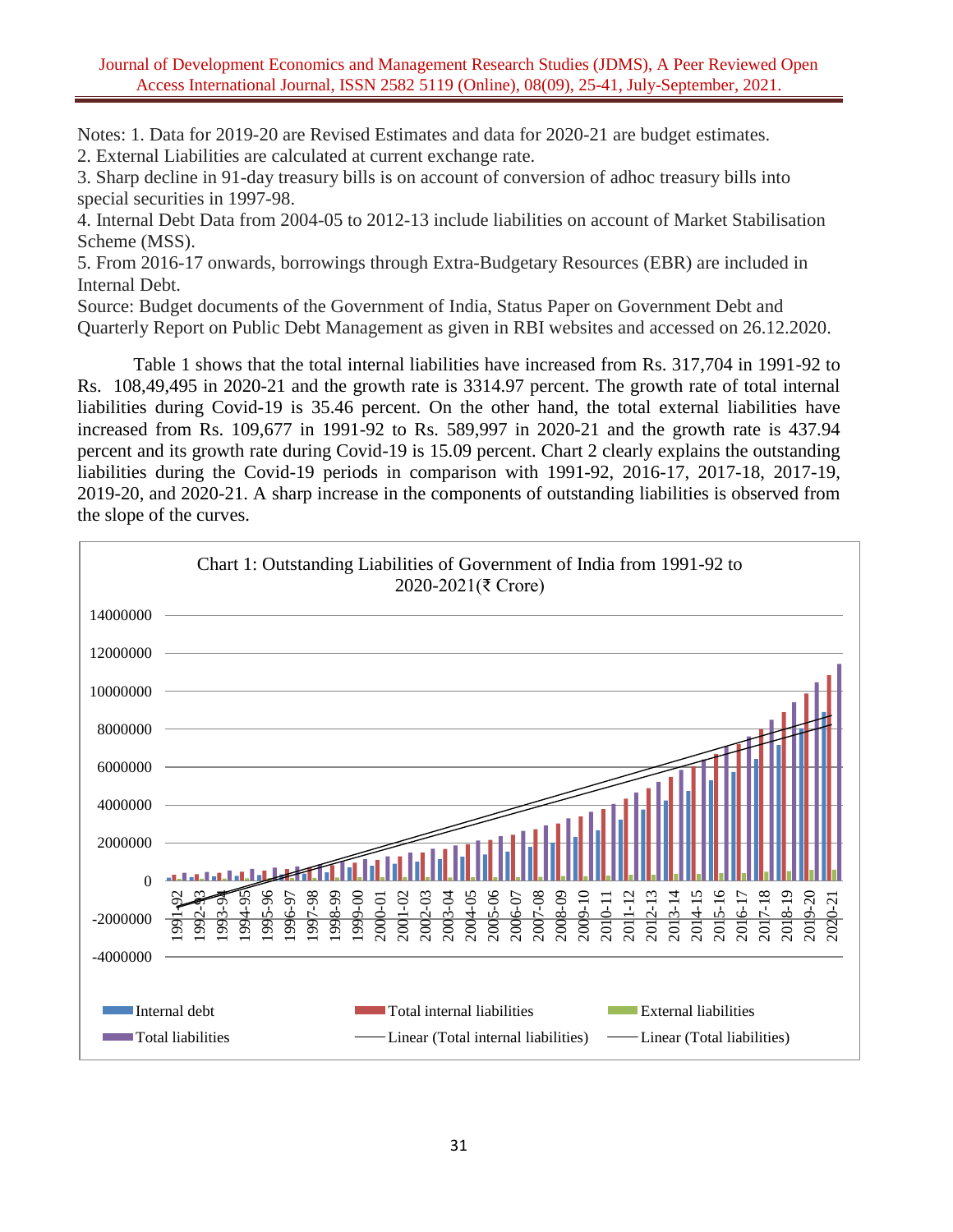### Journal of Development Economics and Management Research Studies (JDMS), A Peer Reviewed Open Access International Journal, ISSN 2582 5119 (Online), 08(09), 25-41, July-September, 2021.

Chart 1 portrays the outstanding liabilities of the Government of India from 1991-92 to 2020- 21 which are showing increasing gradient in the chart over the periods. The increase is more after 2015-16 onwards and highest during 2019-20 and 2020-21. The internal liabilities and the internal debt are the major contributors to the total liabilities of the Government of India. This is vividly seen from the gap of the trend lines between total liabilities and total internal liabilities.

| Table 2: Correlations between internal liabilities and external liabilities |                                                              |                         |             |             |  |  |  |  |
|-----------------------------------------------------------------------------|--------------------------------------------------------------|-------------------------|-------------|-------------|--|--|--|--|
|                                                                             | Total<br>Internal<br>External                                |                         |             |             |  |  |  |  |
|                                                                             |                                                              | liabilities             | liabilities | liabilities |  |  |  |  |
| Internal liabilities                                                        | <b>Pearson Correlation</b>                                   |                         | $.992**$    | **<br>1.000 |  |  |  |  |
|                                                                             | $Sig. (2-tailed)$                                            |                         | .000        | .000        |  |  |  |  |
|                                                                             | N                                                            | 30                      | 30          | 30          |  |  |  |  |
| <b>External liabilities</b>                                                 | <b>Pearson Correlation</b>                                   | $.992**$                |             | $.993***$   |  |  |  |  |
|                                                                             | $Sig. (2-tailed)$                                            | .000                    |             | .000        |  |  |  |  |
|                                                                             | N                                                            | 30                      | 30          | 30          |  |  |  |  |
| <b>Total liabilities</b>                                                    | <b>Pearson Correlation</b>                                   | **<br>$1.000^{\degree}$ | $.993***$   |             |  |  |  |  |
|                                                                             | Sig. (2-tailed)                                              | .000                    | .000        |             |  |  |  |  |
|                                                                             | N                                                            | 30                      | 30          | 30          |  |  |  |  |
|                                                                             | **. Correlation is significant at the 0.01 level (2-tailed). |                         |             |             |  |  |  |  |

Pearson correlations between internal liabilities (0.992) and external liabilities (0.993) with total liabilities are highly correlated and they are significant at one percent level.

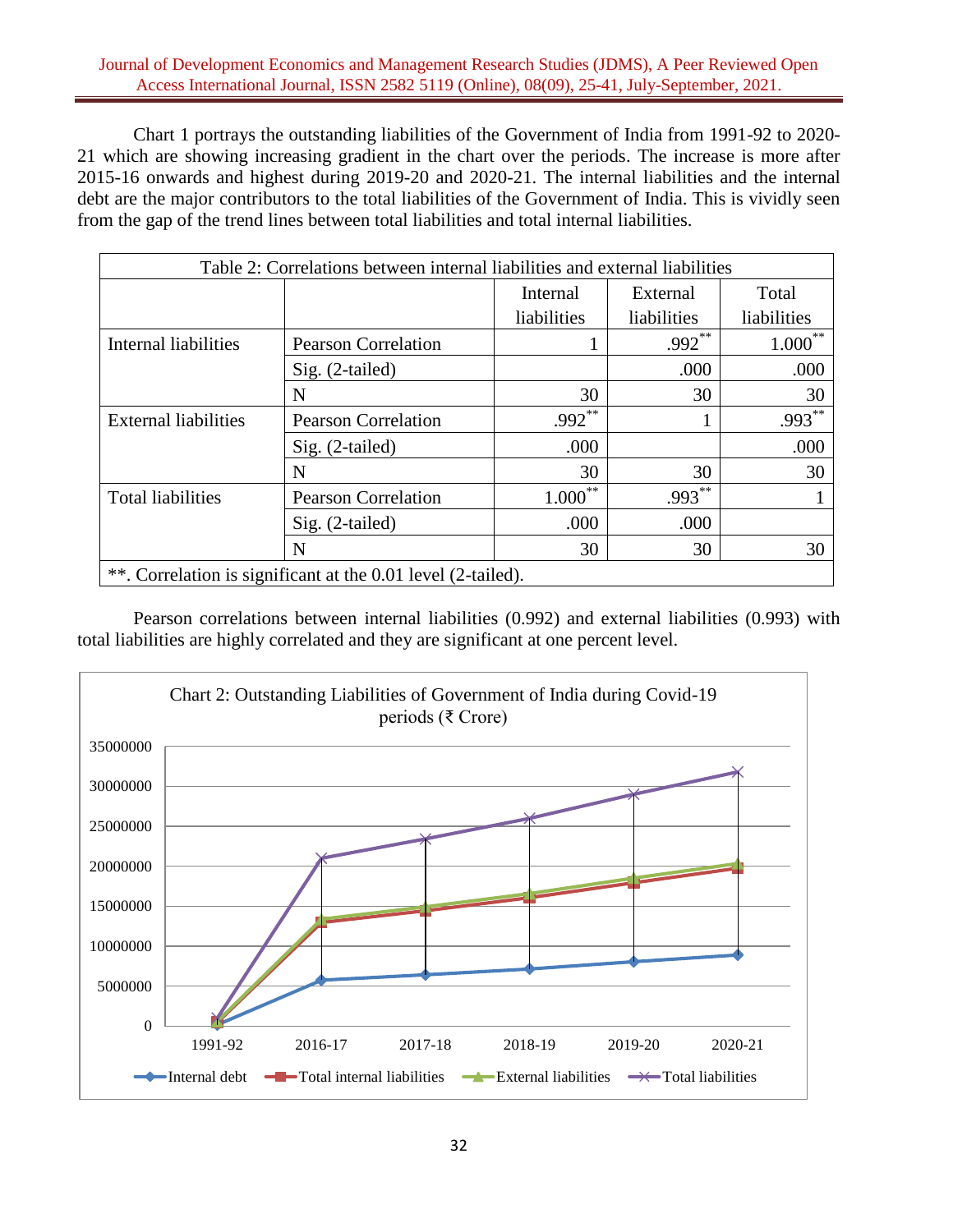Chart 2 presents the outstanding liabilities of the Government of India during the Covid-19 periods with a comparison from 1991-92, 2016-17 to 2018-19 and between 2019-2020 and 2020-21 which is the Covid-19 periods. The slopes of the total liabilities, total internal liabilities, external liabilities and internal debt indicate the gradual increase over the periods and continuing during the Covid-19 period also in our country. Further, Table 1 explains that the internal debt has increased from Rs.72,750 crores in 1991 to Rs. 89,061,52 crores in 2021 with a growth of 1727.5 percent. It is recorded a growth rate of 24.304 percent from 2018-19 to 2020-21 i.e., during Covid-19 periods. The market borrowings has risen from Rs.78,023 crores in 1991 to Rs. 65,009,83 crores in 2021 with a growth of 780.23 percent. The growth of internal debt, market loans, 91-days treasury bills, and 182/364-day treasury bills are drawn in Chart 3. The gap between the linear trend lines of internal debt and market loans from 2015-16 onwards.



Multiple regression (stepwise) of the following form has been used to test the relationship between Internal debt on market loans, 91-day treasury bills, and 182/364-day treasury bills.

 $Y = a+b_1x_1 + b_2x_2 + b_3x_3 + b_4x_4$ Where Y=GFD a=constant  $x_1$ = Market loans  $x_2=91$ -day treasury bills  $x_3=182/364$ -day treasury bills  $b_1$ ,  $b_2$ , and  $b_3$  are coefficients.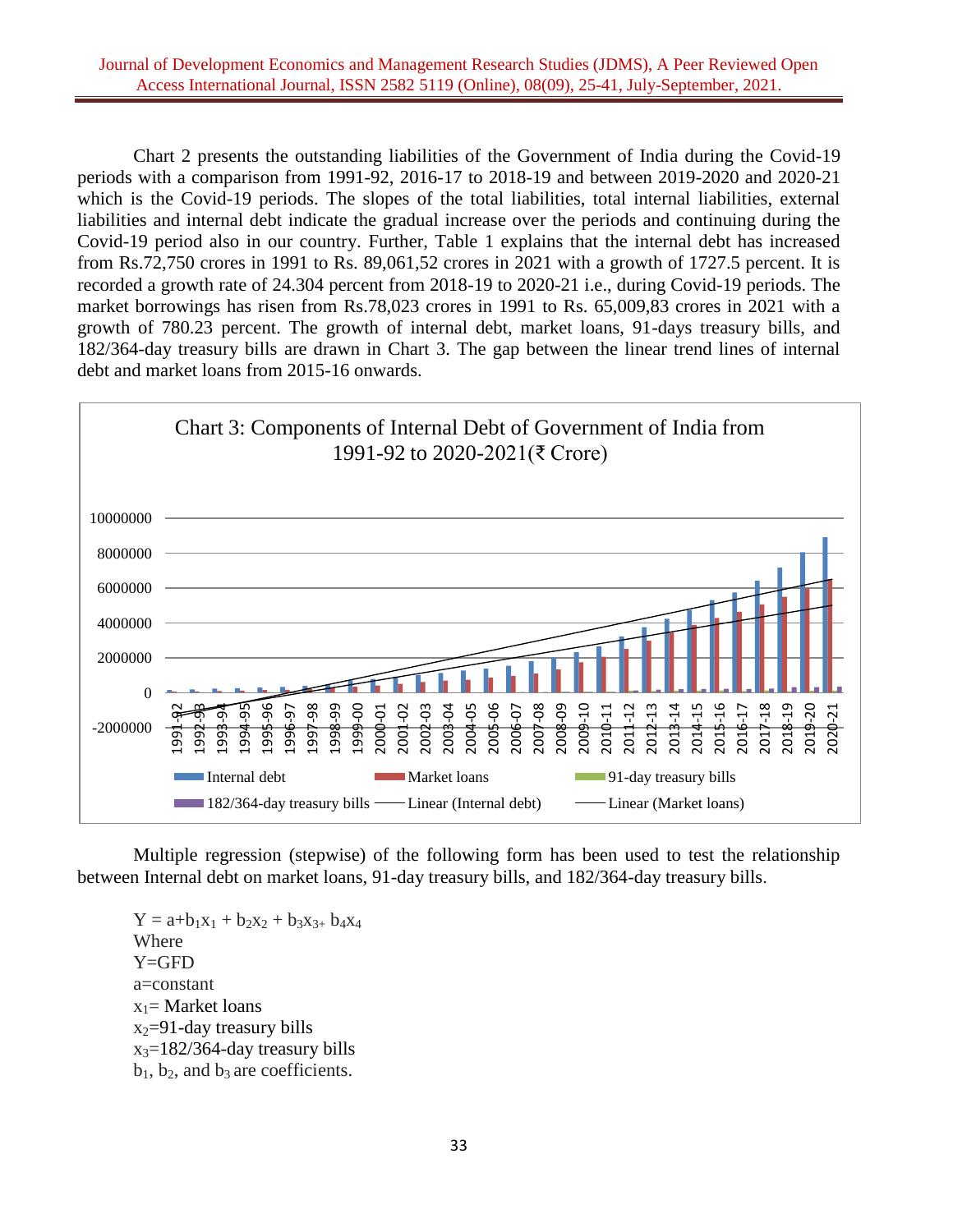|       | Table 3: Coefficients <sup>a</sup> between the components of Internal Debt |                                    |            |              |          |      |  |  |  |  |
|-------|----------------------------------------------------------------------------|------------------------------------|------------|--------------|----------|------|--|--|--|--|
| Model |                                                                            | <b>Unstandardized Coefficients</b> |            | Standardized | t        | Sig. |  |  |  |  |
|       |                                                                            |                                    |            | Coefficients |          |      |  |  |  |  |
|       |                                                                            | B                                  | Std. Error | <b>B</b> eta |          |      |  |  |  |  |
| 1     | (Constant)                                                                 | 158620.608                         | 48993.993  |              | 3.238    | .003 |  |  |  |  |
|       | Market loans                                                               | 1.265                              | .018       | .997         | 71.595   | .000 |  |  |  |  |
| 2     | (Constant)                                                                 | 234522.263                         | 44742.575  |              | 5.242    | .000 |  |  |  |  |
|       | Market loans                                                               | 1.362                              | .029       | 1.073        | 46.887   | .000 |  |  |  |  |
|       | 91-day treasury bills                                                      | $-4.540$                           | 1.183      | $-.088$      | $-3.838$ | .001 |  |  |  |  |
| 3     | (Constant)                                                                 | 226084.262                         | 47573.039  |              | 4.752    | .000 |  |  |  |  |
|       | Market loans                                                               | 1.418                              | .101       | 1.118        | 14.056   | .000 |  |  |  |  |
|       | 91-day treasury bills                                                      | $-4.456$                           | 1.206      | $-.086$      | $-3.694$ | .001 |  |  |  |  |
|       | 182/364-day treasury bills                                                 | $-1.045$                           | 1.798      | $-.046$      | $-.581$  | .566 |  |  |  |  |
|       | a. Dependent Variable: Internal debt                                       |                                    |            |              |          |      |  |  |  |  |

The results of the regression coefficients are given in the following Table 3.

The stepwise multiple regression analysis of internal debt on market loans, 91-day treasury bills, and 182/364-day treasury bills is given in Table 3. The highly influencing parameter is a market loan on internal debt which comes in Model 1 and the result is as given below:

Y=158620.61+1.27 x1…………………(1)

In Model 1, the regression coefficient of market loans is 1.27. This explains that a one rupee increase in market loans increases the internal debt by Rs.1.27.

 $Y=234522.27+1.36 x_1-4.54 x_2....(2)$ 

In Model 2, the regression coefficient of market loans is 1.36 and it explains that a one rupee increase in market loans increases the internal debt by Rs.1.36. The regression coefficient of 91-day treasury bills is -4.54 and it explains that a one rupee increase in 91-day treasury bills decreases the internal debt by Rs.4.54.

Y=226084.26+1.42  $x_1$ -4.46  $x_2$ -4.46  $x_3$ ...(3)

In Model 3, the regression coefficient of market loans is 1.42 and it explains that a one rupee increase in market loans increases the internal debt by Rs.1.42. The regression coefficient of 91-day treasury bills is -4.46 and it explains that a one rupee increase in 91-day treasury bills decreases the internal debt by Rs.4.46. The regression coefficient of 182/364-day treasury bills is -1.05 and it explains that a one rupee increase in this decreases the internal debt by Rs.1.05.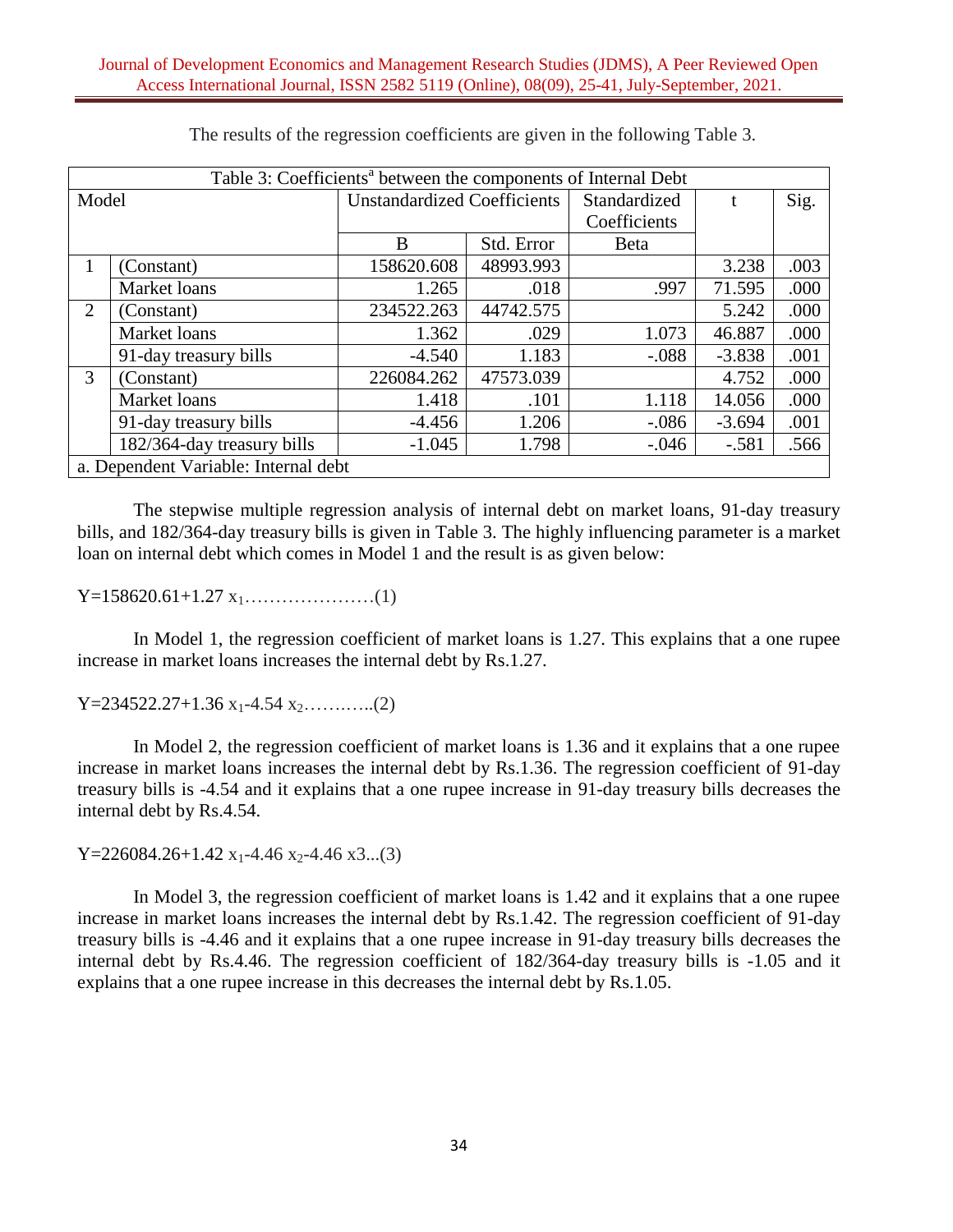| Year | Total        | Government Borrowing |        |                                    |           |        |         |           |  |
|------|--------------|----------------------|--------|------------------------------------|-----------|--------|---------|-----------|--|
|      | Multilateral | Total                |        | Concessional<br>Non - Concessional |           |        |         |           |  |
|      |              | Government           |        |                                    |           |        |         |           |  |
|      |              | Borrowing            | Total  | a) IDA                             | b) Others | Total  | a) IBRD | b) Others |  |
|      |              |                      |        |                                    |           |        |         |           |  |
| 1991 | 40386        | 38429                | 25849  | 25221                              | 628       | 12580  | 12161   | 419       |  |
| 1992 | 68262        | 63787                | 40990  | 40017                              | 973       | 22797  | 21134   | 1663      |  |
| 1993 | 77758        | 72286                | 48206  | 47167                              | 1039      | 24080  | 21602   | 2478      |  |
| 1994 | 82199        | 75617                | 50250  | 49238                              | 1012      | 25367  | 22518   | 2849      |  |
| 1995 | 89819        | 82223                | 55963  | 54897                              | 1066      | 26260  | 22442   | 3818      |  |
| 1996 | 98173        | 89428                | 60425  | 59349                              | 1076      | 29003  | 23721   | 5282      |  |
| 1997 | 105066       | 94824                | 63418  | 62343                              | 1075      | 31406  | 24354   | 7052      |  |
| 1998 | 116904       | 104218               | 70560  | 69392                              | 1168      | 33658  | 25438   | 8220      |  |
| 1999 | 129682       | 114531               | 78979  | 77725                              | 1254      | 35552  | 25747   | 9805      |  |
| 2000 | 137132       | 120321               | 84051  | 82721                              | 1330      | 36270  | 25343   | 10927     |  |
| 2001 | 145105       | 127886               | 89008  | 87753                              | 1255      | 38878  | 26376   | 12502     |  |
| 2002 | 155633       | 138023               | 96177  | 94848                              | 1329      | 41846  | 28012   | 13834     |  |
| 2003 | 142683       | 129727               | 102559 | 101122                             | 1437      | 27168  | 19069   | 8099      |  |
| 2004 | 131105       | 120073               | 101490 | 100065                             | 1425      | 18583  | 14074   | 4509      |  |
| 2005 | 138897       | 127782               | 105114 | 103671                             | 1443      | 22668  | 16500   | 6168      |  |
| 2006 | 145503       | 133800               | 105852 | 104457                             | 1395      | 27948  | 19626   | 8322      |  |
| 2007 | 154053       | 141746               | 108448 | 107019                             | 1429      | 33298  | 21864   | 11434     |  |
| 2008 | 157901       | 144627               | 107395 | 105947                             | 1448      | 37232  | 22631   | 14601     |  |
| 2009 | 201425       | 181997               | 127771 | 126127                             | 1644      | 54226  | 29948   | 24278     |  |
| 2010 | 193436       | 170722               | 116046 | 114552                             | 1494      | 54676  | 28874   | 25802     |  |
| 2011 | 216672       | 190326               | 120653 | 119068                             | 1585      | 69673  | 39218   | 30455     |  |
| 2012 | 257088       | 222579               | 138691 | 136816                             | 1875      | 83888  | 45328   | 38560     |  |
| 2013 | 279310       | 235670               | 143130 | 141119                             | 2011      | 92540  | 48239   | 44301     |  |
| 2014 | 321560       | 268491               | 163589 | 161165                             | 2424      | 104902 | 53433   | 51469     |  |
| 2015 | 328148       | 269431               | 154581 | 152171                             | 2410      | 114850 | 57107   | 57743     |  |
| 2016 | 359490       | 294122               | 166506 | 163772                             | 2734      | 127616 | 61553   | 66063     |  |
| 2017 | 354118       | 288246               | 156726 | 154050                             | 2676      | 131519 | 60667   | 70852     |  |
| 2018 | 371781       | 304595               | 164002 | 160970                             | 3032      | 140593 | 61663   | 78930     |  |
| 2019 | 396131       | 320336               | 160421 | 157188                             | 3233      | 159915 | 67248   | 92667     |  |
| 2020 | 449066       | 362028               | 166300 | 162506                             | 3794      | 195728 | 82787   | 112940    |  |

## Table 4: India's external debt from 1991 to 2020 (in rupees crores)

Table 4 explains that the total multilateral borrowings have increased from Rs. 40386 in 1991 to Rs. 449,066 in 2020 and it has grown by 1011.93 percent. The Governmental borrowings have increased from Rs. 38,429 in 1991 to Rs. 362,028 in 2020 and it has grown by 842.07 percent. This indicates the growth is higher in the multilateral borrowings during the post-reform periods. In this, the concessional borrowing recorded from Rs. 25,849 in 1991 to Rs. 166,300 in 2020 and the non-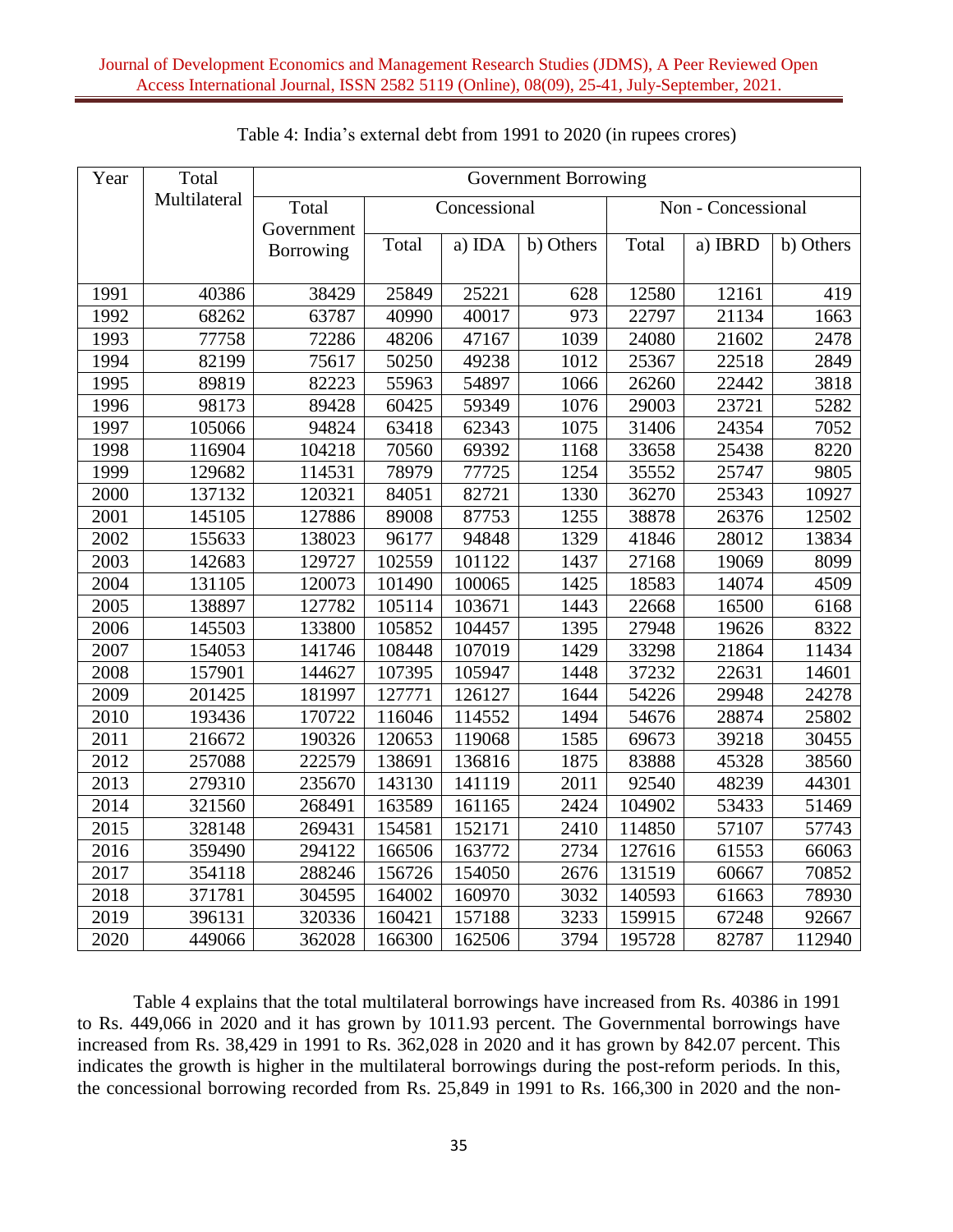### Journal of Development Economics and Management Research Studies (JDMS), A Peer Reviewed Open Access International Journal, ISSN 2582 5119 (Online), 08(09), 25-41, July-September, 2021.

concessional borrowings have increased from Rs. 12,580 in 1991 to Rs. 195,728 in 2020. The total non-government and non-concessional borrowing has increased from Rs. 1957 in 1991 to Rs. 87,038 in 2020 with a growth rate 4347.52.49 percent. Chart 4 combines the external debt of India from 1991 to 2020.

| Table 4: India's external debt from 1991 to 2020 (in rupees crores)continued |  |  |  |
|------------------------------------------------------------------------------|--|--|--|
|------------------------------------------------------------------------------|--|--|--|

| Year | Non - Government Borrowing |                  |       |                    |             |                  |            |             |           |               |                  |                   |
|------|----------------------------|------------------|-------|--------------------|-------------|------------------|------------|-------------|-----------|---------------|------------------|-------------------|
|      | <b>Total Non</b>           | Conce            |       | Non - Concessional |             |                  |            |             |           |               |                  |                   |
|      |                            | ssiona           | Total | a)                 | a.1)        | a.2)             | b)         | b.1)        | b.2)      | $\mathbf{c})$ | c.1)             | c.2)              |
|      | Governme                   | 1                |       | Public             | <b>IBRD</b> | Other            | Financial  | <b>IBRD</b> | Other     | Privat        | <b>IBR</b>       | Others            |
|      | nt<br>Borrowin             |                  |       | sector             |             | ${\bf S}$        | institutio |             | ${\bf S}$ | e             | D                |                   |
|      |                            |                  |       |                    |             |                  | $\bf ns$   |             |           | sector        |                  |                   |
|      | g                          |                  |       |                    |             |                  |            |             |           |               |                  |                   |
| 1991 | 1957                       | $\overline{0}$   | 1957  | 303                | 303         | $\boldsymbol{0}$ | 1270       | 872         | 398       | 384           | 330              | 54                |
| 1992 | 4475                       | $\boldsymbol{0}$ | 4475  | 1424               | 962         | 462              | 2345       | 1720        | 625       | 706           | 628              | 78                |
| 1993 | 5472                       | $\boldsymbol{0}$ | 5472  | 1777               | 1300        | 477              | 2883       | 1791        | 1092      | 812           | 709              | 103               |
| 1994 | 6582                       | $\boldsymbol{0}$ | 6582  | 2786               | 2158        | 628              | 2718       | 1667        | 1051      | 1078          | 953              | 125               |
| 1995 | 7596                       | $\overline{0}$   | 7596  | 3248               | 2013        | 1235             | 2559       | 1605        | 954       | 1789          | 1610             | 179               |
| 1996 | 8745                       | $\overline{0}$   | 8745  | 4628               | 2942        | 1686             | 2464       | 1643        | 821       | 1653          | 1244             | 409               |
| 1997 | 10242                      | $\overline{0}$   | 10242 | 4738               | 3341        | 1397             | 2391       | 1618        | 773       | 3113          | 1639             | 474               |
| 1998 | 12686                      | $\overline{0}$   | 12686 | 8765               | 5217        | 3548             | 2171       | 1011        | 1160      | 1750          | 1321             | 429               |
| 1999 | 15151                      | $\boldsymbol{0}$ | 15151 | 10716              | 6349        | 4367             | 2723       | 1057        | 1666      | 1712          | 1312             | 400               |
| 2000 | 16811                      | $\overline{0}$   | 16811 | 12183              | 6931        | 5252             | 3099       | 999         | 2100      | 1529          | 1173             | 356               |
| 2001 | 17219                      | $\boldsymbol{0}$ | 17219 | 12386              | 7114        | 5272             | 3368       | 1017        | 2351      | 1465          | 1148             | 317               |
| 2002 | 17610                      | $\boldsymbol{0}$ | 17610 | 12729              | 7298        | 5431             | 3736       | 1049        | 2687      | 1145          | 929              | 216               |
| 2003 | 12956                      | $\overline{0}$   | 12956 | 9255               | 4378        | 4877             | 3177       | 525         | 2652      | 524           | 298              | 226               |
| 2004 | 11032                      | $\overline{0}$   | 11032 | 7916               | 4402        | 3514             | 2902       | 381         | 2521      | 214           | $\overline{0}$   | 214               |
| 2005 | 11115                      | $\boldsymbol{0}$ | 11115 | 8000               | 4462        | 3538             | 2789       | 252         | 2537      | 326           | $\overline{0}$   | 326               |
| 2006 | 11703                      | $\overline{0}$   | 11703 | 8510               | 4594        | 3916             | 2628       | 630         | 1998      | 565           | $\boldsymbol{0}$ | 565               |
| 2007 | 12307                      | $\boldsymbol{0}$ | 12307 | 9315               | 4550        | 4765             | 2414       | 655         | 1759      | 578           | $\overline{0}$   | 578               |
| 2008 | 13274                      | $\overline{0}$   | 13274 | 10352              | 4690        | 5662             | 2350       | 593         | 1757      | 572           | $\overline{0}$   | 572               |
| 2009 | 19428                      | $\boldsymbol{0}$ | 19428 | 14298              | 7105        | 7193             | 3721       | 744         | 2977      | 1409          | $\boldsymbol{0}$ | 1409              |
| 2010 | 22714                      | $\boldsymbol{0}$ | 22714 | 14919              | 8544        | 6375             | 5385       | 1343        | 4042      | 2410          | $\boldsymbol{0}$ | 2410              |
| 2011 | 26346                      | $\overline{0}$   | 26346 | 15802              | 9193        | 6609             | 7511       | 1899        | 5612      | 3033          | $\overline{0}$   | 3033              |
| 2012 | 34509                      | $\boldsymbol{0}$ | 34509 | 19407              | 11092       | 8315             | 10290      | 2707        | 7583      | 4812          | $\overline{0}$   | 4812              |
| 2013 | 43640                      | $\boldsymbol{0}$ | 43640 | 23414              | 12749       | 10664            | 14370      | 2973        | 11397     | 5856          | $\overline{0}$   | 5856              |
| 2014 | 53069                      | $\boldsymbol{0}$ | 53069 | 28105              | 14412       | 13693            | 18881      | 3820        | 15061     | 6083          | $\overline{0}$   | $\overline{6}083$ |
| 2015 | 58717                      | $\boldsymbol{0}$ | 58717 | 31385              | 15674       | 15711            | 21859      | 3709        | 18150     | 5473          | $\overline{0}$   | 5473              |
| 2016 | 65368                      | $\boldsymbol{0}$ | 65368 | 35409              | 17005       | 18404            | 25190      | 5984        | 19206     | 4769          | $\overline{0}$   | 4769              |
| 2017 | 65872                      | $\boldsymbol{0}$ | 65872 | 32123              | 16625       | 15498            | 29829      | 7276        | 22553     | 3920          | $\overline{0}$   | 3920              |
| 2018 | 67186                      | 0                | 67186 | 33715              | 16935       | 16780            | 30245      | 7418        | 22826     | 3226          | $\overline{0}$   | 3226              |
| 2019 | 75795                      | $\boldsymbol{0}$ | 75795 | 39028              | 18652       | 20375            | 35155      | 8449        | 26706     | 1612          | $\overline{0}$   | 1612              |
| 2020 | 87038                      | $\boldsymbol{0}$ | 87038 | 41042              | 21544       | 19498            | 44376      | 8609        | 35767     | 1620          | $\overline{0}$   | 1620              |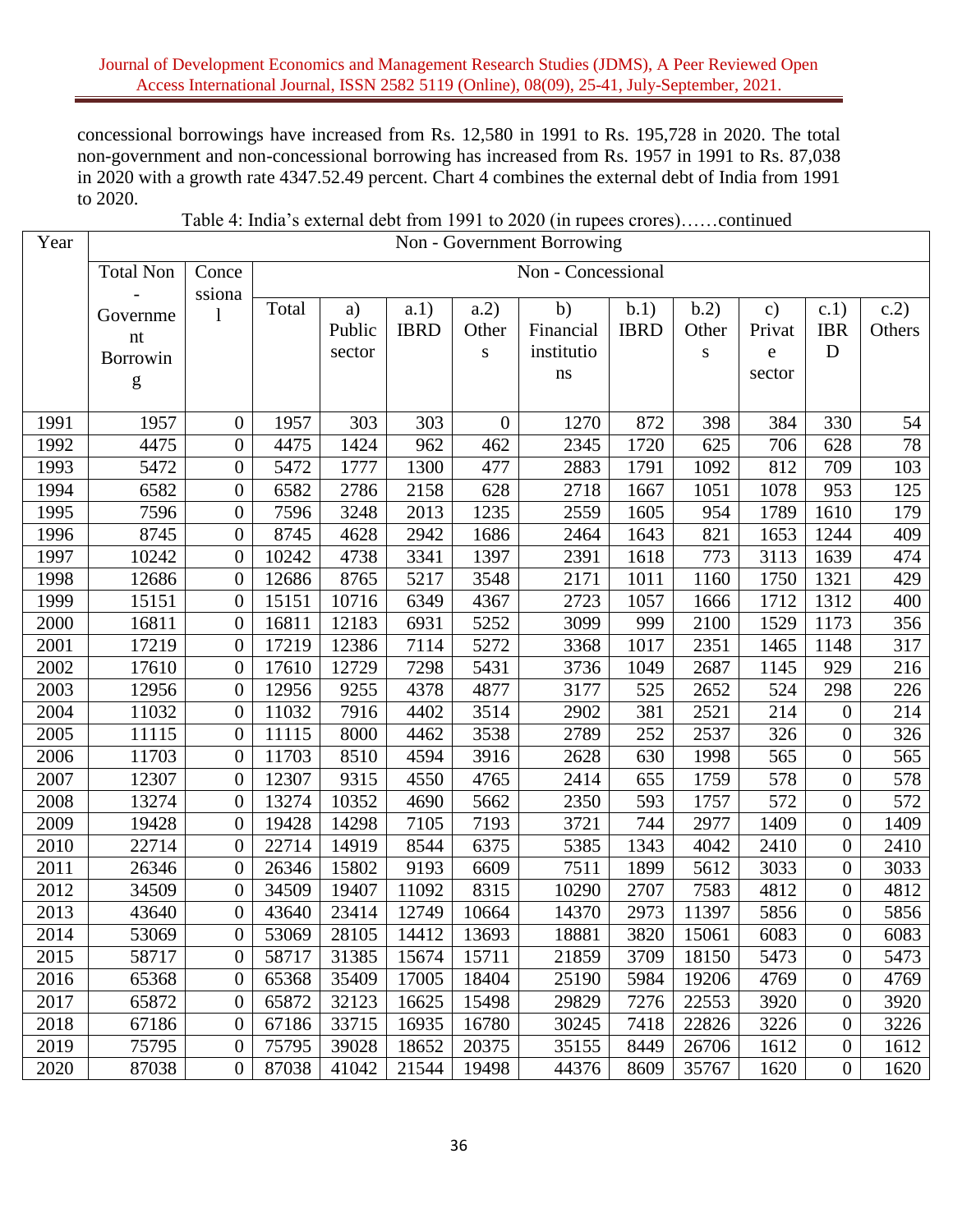IDBs : India Development Bonds

FCCBs : Foreign Currency Convertible Bonds

IFC(W) : International Finance Corporation (Washington)

FC(B&O) : Foreign Currency (Banks & Others) Deposits

Note:

1. Other concessional multilateral Government borrowing refers to debt outstanding to Institutions like IFAD, OPEC & EEC (SAC).

2. Multilateral non-concessional Government/ public sector/ financial institutions other borrowings refers to debt outstanding against loans from ADB.

3. Securitised commercial borrowings (inclu. IDBs and FCCBs) includes net Investment by 100% Fll debt funds, Resurgent India Bonds (RIBs) and India Millenium Deposits (IMDs).

4. Rupee debt refers to debt owed to Russia denominated in Rupees and converted at current exchange rates, payable in exports.

5. Civillian's rupee debt includes Supplier's credit from end-March 1990 onwards.

6. Short-term debt does not include suppliers' credit of up to180 days from 1994 till 2004.

7. Multilateral loans do not include revaluation of IBRD pooled loans and exchange rate adjustment under IDA loans for Pre-1971 credits.

8. Debt- service ratio from the year 1992 - 93 includes the revised private transfer contra-entry on account of gold and silver imports.

Source : External Debt Management Unit, Ministry of Finance and Reserve Bank of India.

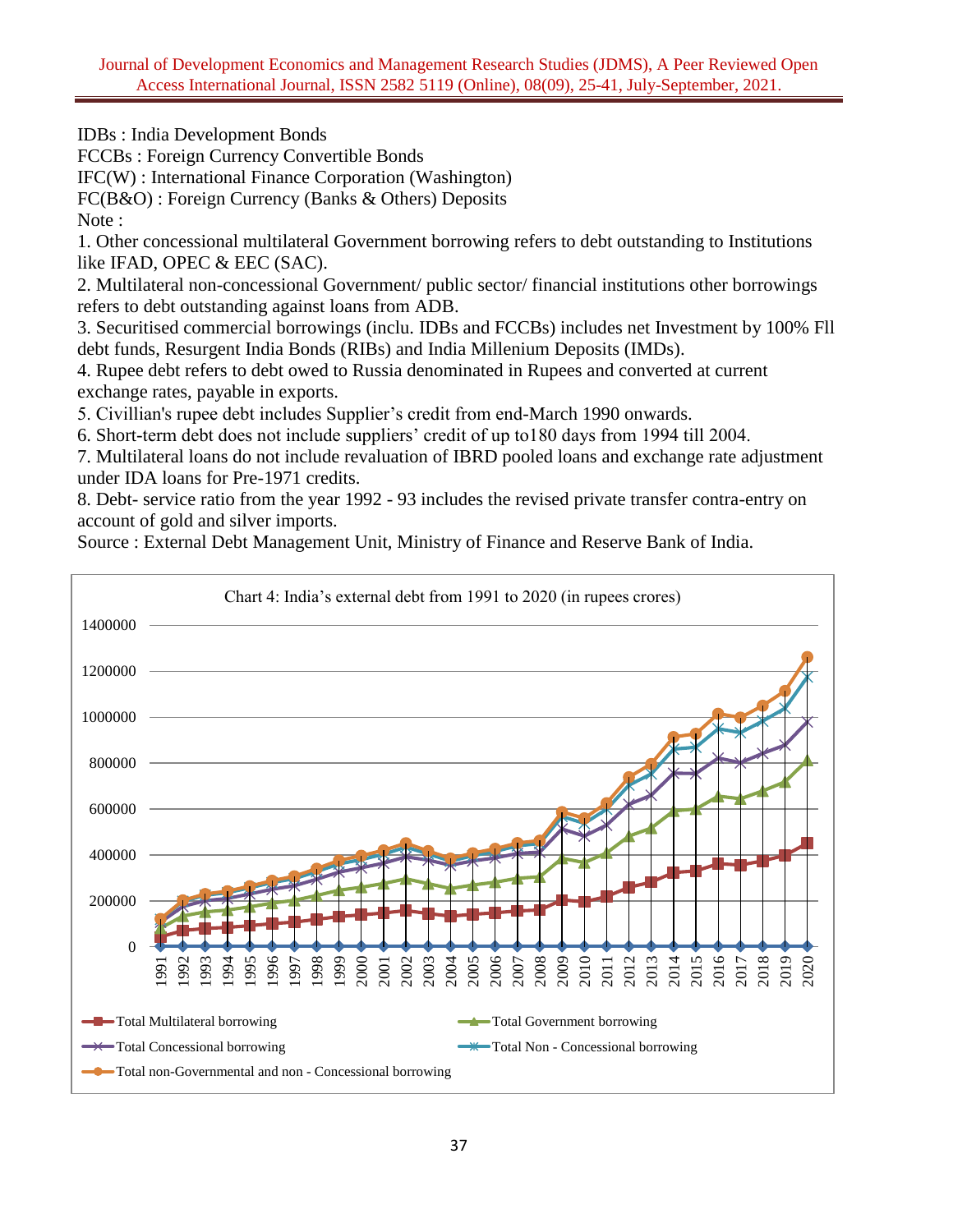| End-    | External                                           | Ratio of   | Debt    | Ratio of          | Ratio of  | Ratio of Short- | Ratio of Short-   |
|---------|----------------------------------------------------|------------|---------|-------------------|-----------|-----------------|-------------------|
| March   | Debt                                               | External   | Service | Foreign           | Concessio | term Debt to    | term Debt         |
|         | (US\$                                              | Debt to    | Ratio   | Exchange          | nal Debt  | Foreign         | (original)        |
|         | billions)                                          | <b>GDP</b> |         | Reserves to       | to Total  | Exchange        | maturity) to      |
|         |                                                    |            |         | <b>Total Debt</b> | Debt      | Reserves        | <b>Total Debt</b> |
| 1991    | 83.8                                               | 28.3       | 35.3    | 7.0               | 45.9      | 146.5           | 10.2              |
| 1996    | 93.7                                               | 26.6       | 26.2    | 23.1              | 44.7      | 23.2            | 5.4               |
| 2001    | 101.3                                              | 22.1       | 16.6    | 41.7              | 35.4      | 8.6             | 3.6               |
| 2006    | 139.1                                              | 17.1       | 10.1#   | 109.0             | 28.4      | 12.9            | 14.0              |
| 2007    | 172.4                                              | 17.7       | 4.7     | 115.6             | 23.0      | 14.1            | 16.3              |
| 2008    | 224.4                                              | 18.3       | 4.8     | 138.0             | 19.7      | 14.8            | 20.4              |
| 2009    | 224.5                                              | 20.7       | 4.4     | 112.2             | 18.7      | 17.2            | 19.3              |
| 2010    | 260.9                                              | 18.5       | 5.8     | 106.9             | 16.8      | 18.8            | 20.1              |
| 2011    | 317.9                                              | 18.6       | 4.4     | 95.9              | 14.9      | 21.3            | 20.4              |
| 2012    | 360.8                                              | 21.1       | 6.0     | 81.6              | 13.3      | 26.6            | 21.7              |
| 2013    | 409.4                                              | 22.4       | 5.9     | 71.3              | 11.1      | 33.1            | 23.6              |
| 2014    | 446.2                                              | 23.9       | 5.9     | 68.2              | 10.4      | 30.1            | 20.5              |
| 2015    | 474.7                                              | 23.8       | 7.6     | 72.0              | 8.8       | 25.0            | 18.0              |
| 2016    | 484.8                                              | 23.4       | 8.8     | 74.3              | 9.0       | 23.2            | 17.2              |
| 2017    | 471.0                                              | 19.8       | 8.3     | 78.5              | 9.4       | 23.8            | 18.7              |
| 2018 R  | 529.3                                              | 20.1       | 7.5     | 80.2              | 9.1       | 24.1            | 19.3              |
| 2019 PR | 543.1                                              | 19.8       | 6.4     | 76.0              | 8.7       | 26.3            | 20.0              |
| 2020 P  | 558.5                                              | 20.6       | 6.5     | 85.5              | 8.6       | 22.4            | 19.1              |
|         | R: Revised. PR: Partially Revised. P: Provisional. |            |         |                   |           |                 |                   |

R: Revised. PR: Partially Revised. P: Provisional.

#: works out to 6.3 per cent with the exclusion of India Millennium Deposits (IMDs) repayments of US\$ 7.1 billion and pre-payment of external debt of US\$ 23.5 million.

Source: RBI Press Release, 30.06.2020.

Table 5 portrays the mounting external debt of India from 83.8 US\$ billion in 1991 to 558.5 US\$ billion in 2020 with a growth rate of 566.47 percent during the post-reform periods. The ratio of External Debt to GDP has fallen from 28.3 percent in 1991 to 20.6 percent in 2020. The debt Service Ratio also decreased from 35.3 percent in 1991 to 6.5 percent in 2020. Ratio of Foreign Exchange Reserves to Total Debt has increased from 7.0 percent in 1991 to 85.5 percent in 2020. The ratio of Concessional Debt to Total Debt has decreed from 146.5 percent in 1991 to 22.4 percent in 2020. The ratio of Short-term Debt (original maturity) to Total Debt has increased from 10.2 percent in 1991 to 19.1 percent in 2020. Chart 5 presents India's Key External Debt Indicators from 1991 to 2020 that is during the post-reform and the beginning of the Covid-19 periods.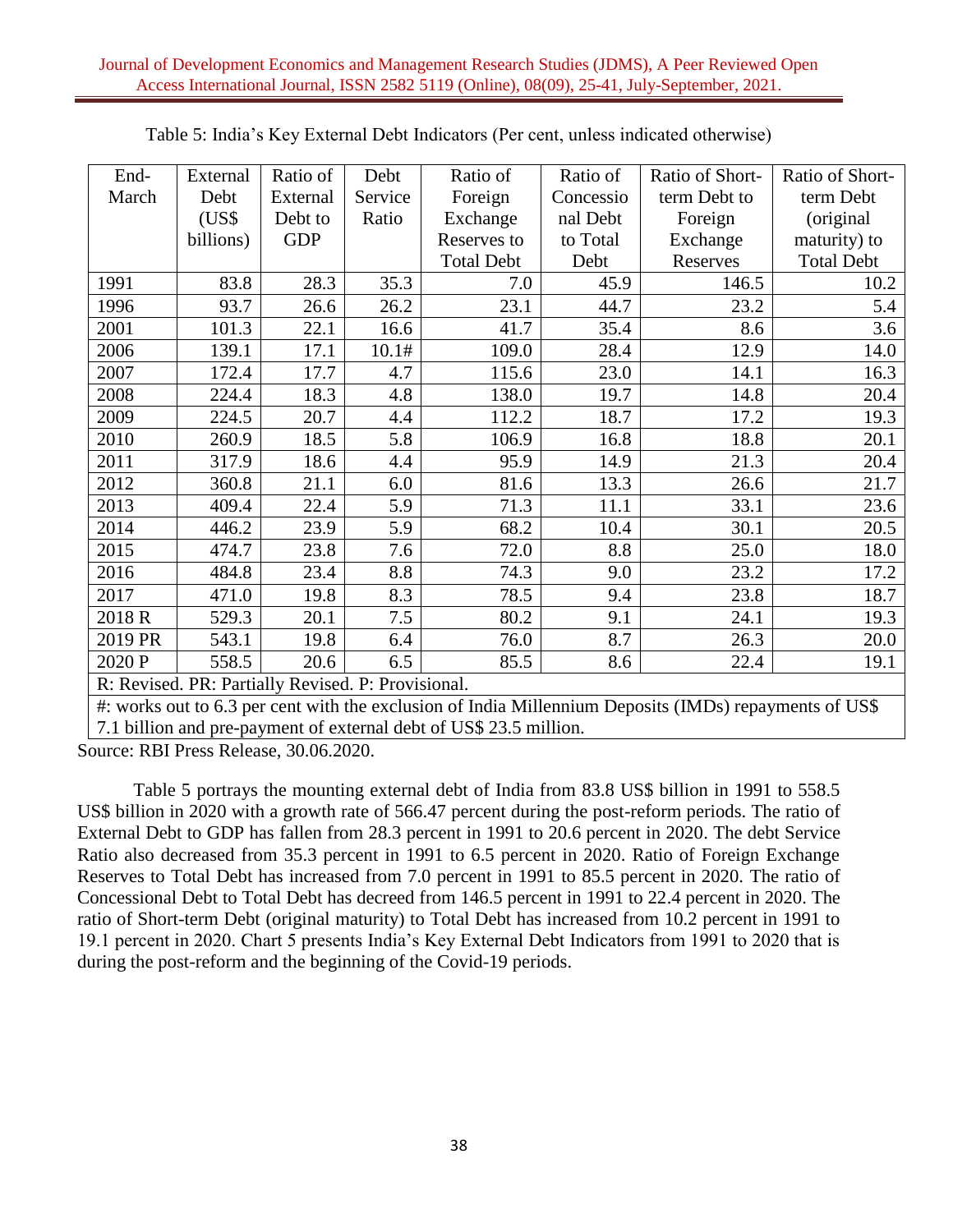

## **CONCLUSION**

Indian is managing the Covid-19 fervently as it causes supply disruptions, health-related issues, lockdown and its impact on various sectors, unemployment, migration, hostile global environment, etc. The pandemic is causing sequential deceleration of all the parameters of macroeconomic factors in our country. The financial position of the Government is disturbed and it is taking all measures to curtail the downtrend that is set in by the pandemic. However, the market borrowing of the Government of India has increased by ₹4.20 lakh crore in 2020-21 and it further increased twice during the same year. The net market borrowings through dated G-sec increased by 141.2 per cent in 2021-21 when compared to 2019-20 and the net market borrowings through dated G-sec financed 61.8 per cent of the centre's budgeted gross fiscal deficit (GFD) as against 50.8 per cent 2019-20. The data indicates the worsening situation of the country to finance its budgetary requirements. The economy gained better momentum due to reform measures initiated by NEP from 1991 onwards but it is shattered by the Covid-19 due to its cascading effects. The spillover effects of Covid-19 is vividly seen in all the sectors and it has halted the growth of the country and the Government is taking measures to give momentum to the economy by way of several restoration measures. Here Hicksian theory is worth considering as he articulated for bringing the economy back to its original peak position from the recessionary phase with appropriate measures in the short run rather than allowing it to continue in recession and finally land up in depression which will require enormous expenditure and more time to get cured in the recovery phase. In addition, India can consider Keynes pump-priming concept and try to restore the economy by neglecting inflation which can be addressed later.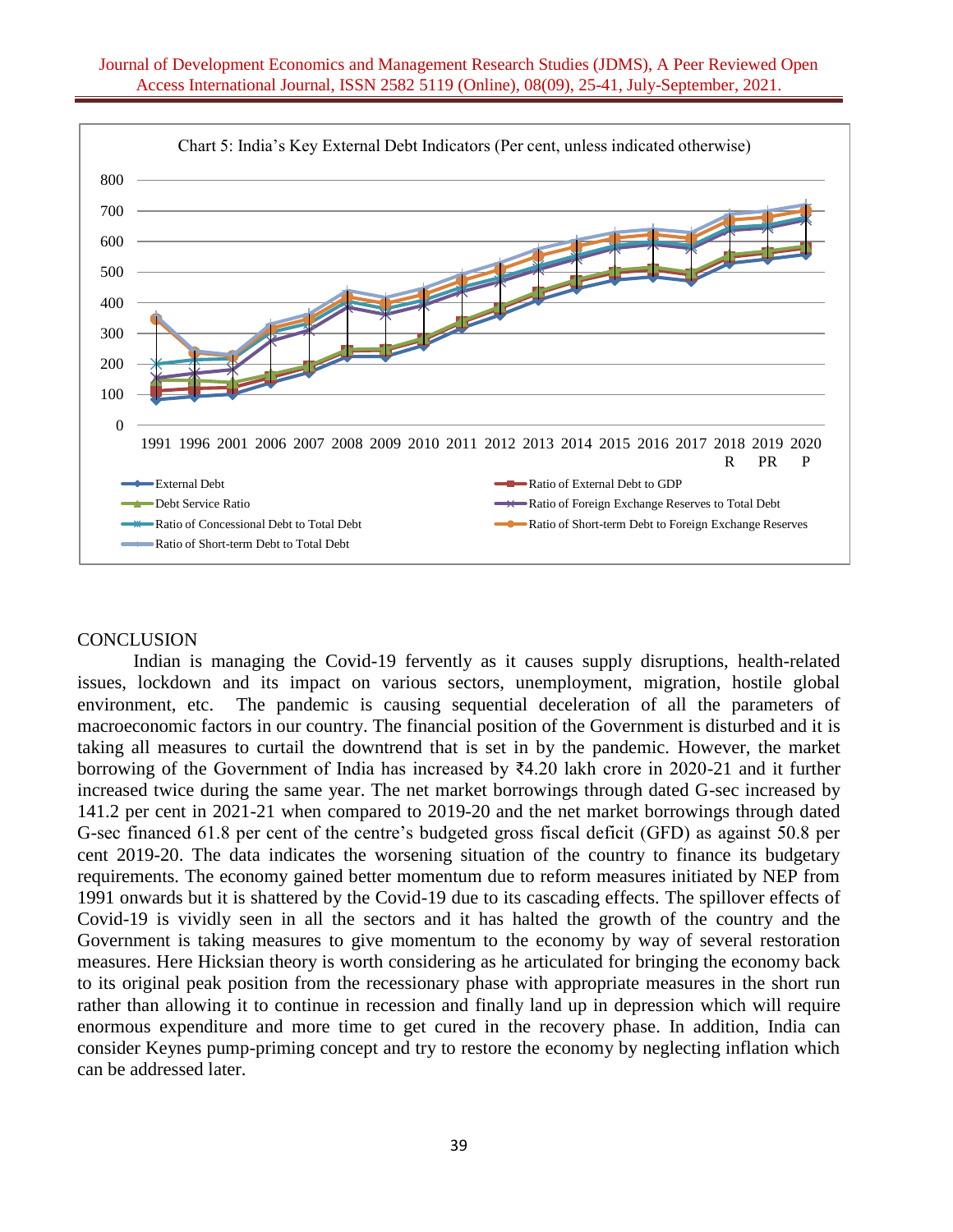# REFERENCES

- 1. John J. Seater, Government Debt and Deficit, [https://www.econlib.org/library/Enc/GovernmentDebtandDeficits.html,](https://www.econlib.org/library/Enc/GovernmentDebtandDeficits.html) accessed on 06.06.2021.
- 2. R.J.Barro (1995), Optimal Debt Management, National Bureau of Economic Research Working Paper 5327, 1995, pp.9-15.
- **3.** Carmen Reinhart and Kenneth Rogoff (2013), Financial and Sovereign Debt Crises: Some Lessons Learned and Those Forgotten, IMF Working Paper No. 13/266, December 24, 2013.
- 4. Petia Topalova and Dan Nyberg (2010), What Level of Public Debt Could India Target? IMF Working Paper WP/10/7, Asia and Pacific Department, International Monetary Fund, 2010.
- 5. Reserve Bank of India: A Brief History of Public Debt in India, www.rbi.org.in.
- 6. The Economic Times (2012), India less vulnerable from Public Debt compared to other Nations, Mar 6, 2012.
- 7. Government of India (2014), Public Debt Management quarterly report July-September, 2014.
- 8. Harun R Khan (2014): Public Policy & Management: Debt Management, 9th Annual International Conference, Indian Institute of Management, Bangalore, 11 August 2014.
- 9. International Monetary Fund World Bank, 2003.
- 10. Gandhi, R (2014), Sovereign debt management in India: interaction with monetary policy, Reserve Bank of India, BIS Papers No 67, 2014.
- 11. Abha Prasad, Malvina Pollock, Ying Li (2013), Small States: Performance in Public Debt Management, World Bank, Washington, DC, 2013.
- 12. Harun R Khan (2014), Public Debt Management Reflections on Strategy and Structure,  $9<sup>th</sup>$ Annual International Conference on "Public Policy & Management: Debt Management, Indian Institute of Management, Bangalore, 11 August 2014.
- 13. Sivakumar, B (2012), Tamil Nadu debts mount, but experts not alarmed, The Times of India, Nov 5, 2012.
- 14. Government of India (2012), Government Debt, Status Paper, Ministry of Finance, Department of Economic Affairs, New Delhi, 2012.
- 15. Government of India (2021), India's External Debt: A Status Report: 2019-2020.
- 16. Ayhan Kose, Franziska Ohnsorge, Peter Nagle, and Naotaka Sugawara (2020), Caught by the cresting debt wave-past debt crisis can teach developing economies to cope with COVID-19 financial shocks, Finance & Development, Vol.57, No.2, June 2020.
- 17. Adam, C.S. and D.L. Bevan (2005), Fiscal Deficits and Growth in Developing Countries, Journal of Public Economics*,* Vol. 89.
- 18. Aizenman, J., K. Kletzer and B. Pinto (2007), Economic Growth with Constraints on Tax Revenues and Public Debt: Implications for Fiscal Policy and Cross-Country Differences, NBER Working Paper Series, no. 12750.
- 19. Checherita-Westphal, C. and P. Rother (2012), The Impact of High Government Debt on Economic Growth and its Channels: An Empirical Investigation for the Euro Area, European Economic Review, Vol. 56, No.7.
- 20. Casares, Enrique R. (2015), A relationship between external public debt and economic growth, Estud. Econ. (México, D.F.), Vol.30, No.2, Ciudad de México jul./dic. 2015.
- 21. Orszag, Peter, Allen Sinai, and Robert Rubin. 2004 & ldquo; Sustained Budget Deficits: Longer-Run U.S. Economic Performance and the Risk of Financial and Fiscal Disarray." Paper presented at 2004 AEA-NAEFA Session at the ASSA meetings, San Diego; and Ball,